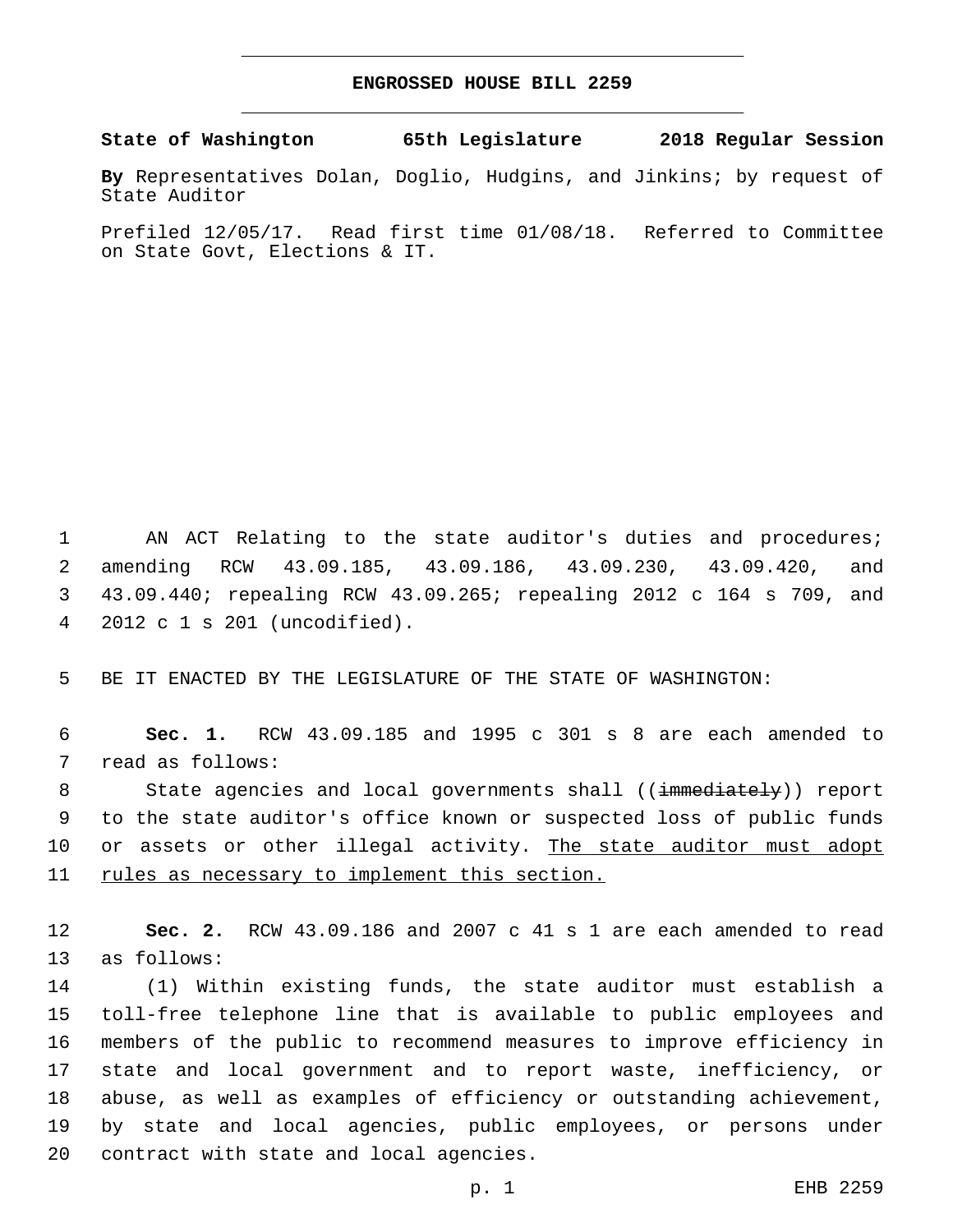(2) The state auditor must prepare information that explains the purpose of the hotline, and the hotline telephone number must be prominently displayed in the information. Hotline information must be posted in all government offices in locations where it is most likely to be seen by the public. The state auditor must publicize the availability of the toll-free hotline through print and electronic media and other means of communication with the public.

 (3) The state auditor must designate staff to be responsible for processing recommendations for improving efficiency and reports of waste, inefficiency, or abuse received through the hotline. The state auditor must conduct an initial review of each recommendation for efficiency and report of waste, inefficiency, or abuse made by public employees and members of the public. Following the initial review, the state auditor must determine which assertions require further examination or audit under the auditor's current authority and must 16 assign qualified staff.

 (4) The identity of a person making a report through the hotline, by email through the state auditor's web site, or other means of communication is confidential at all times unless the person making a report consents to disclosure by written waiver, or until the investigation described in subsection (3) of this section is complete. All documents related to the report and subsequent investigation are also confidential until completion of the investigation or audit or when the documents are otherwise 25 statutorily exempt from public disclosure.

 (5) The state auditor must prepare a written determination of the results of the investigation performed, including any background information that the auditor deems necessary. The state auditor must report publicly the conclusions of each investigation and recommend ways to correct any deficiency and to improve efficiency. The reports 31 must be distributed to the affected state and local agencies.

 (6) The state auditor must provide an annual overview and update of hotline investigations, including the results and efficiencies achieved, to the legislature and to the appropriate legislative committees.35

 **Sec. 3.** RCW 43.09.230 and 1995 c 301 s 12 are each amended to 37 read as follows:

 The state auditor shall require from every local government financial reports covering the full period of each fiscal year, in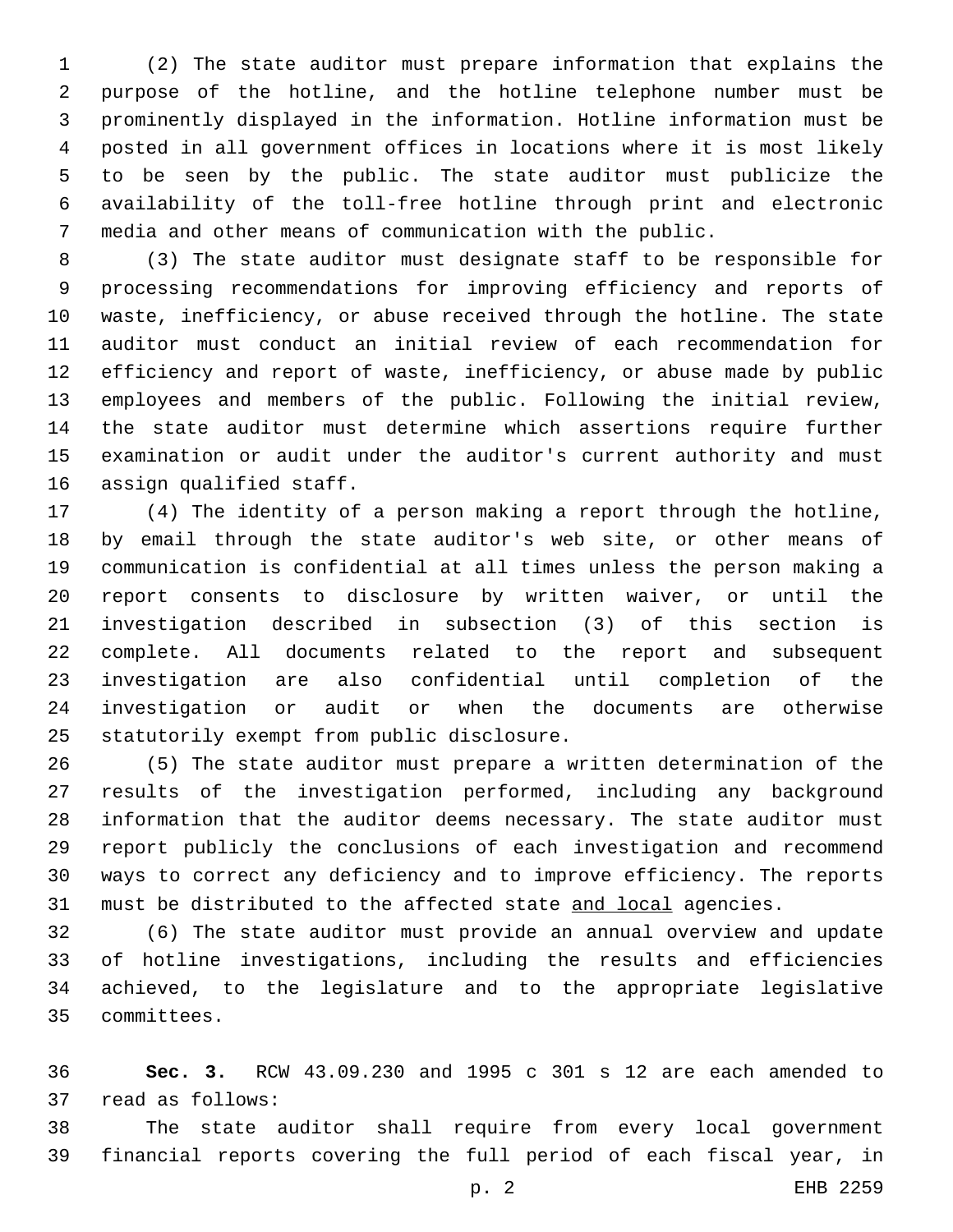accordance with the forms and methods prescribed by the state auditor, which shall be uniform for all accounts of the same class.

 Such reports shall be prepared, certified, and filed with the state auditor within one hundred fifty days after the close of each 5 fiscal year.

 The reports shall contain accurate statements, in summarized form, of all collections made, or receipts received, by the officers from all sources; all accounts due the public treasury, but not 9 collected; and all expenditures for every purpose, and by what authority authorized; and also: (1) A statement of all costs of ownership and operation, and of all income, of each and every public service industry owned and operated by a local government; (2) a statement of the entire public debt of every local government, to which power has been delegated by the state to create a public debt, showing the purpose for which each item of the debt was created, and 16 the provisions made for the payment thereof; and (3) a classified statement of all receipts and expenditures by any public institution; ((and (4) a statement of all expenditures for labor relations consultants, with the identification of each consultant, compensation, and the terms and conditions of each agreement or  $\ar{r}$  arrangement;)) together with such other information as may be 22 required by the state auditor.

 The reports shall be certified as to their correctness by the state auditor, the state auditor's deputies, or other person legally 25 authorized to make such certification.

 Their substance shall be published in an annual volume of comparative statistics at the expense of the state as a public 28 document.

 **Sec. 4.** RCW 43.09.420 and 1993 c 216 s 1 are each amended to read as follows:30

 As part of the routine audits of state agencies, the state auditor shall audit all revolving funds, local funds, and other state funds and state accounts that are not managed by or in the care of the state treasurer and that are under the control of state agencies, including but not limited to state departments, boards, and commissions. In conducting the audits of these funds and accounts, the auditor shall examine revenues and expenditures or assets and liabilities, accounting methods and procedures, and recordkeeping practices. ((In addition to including the results of these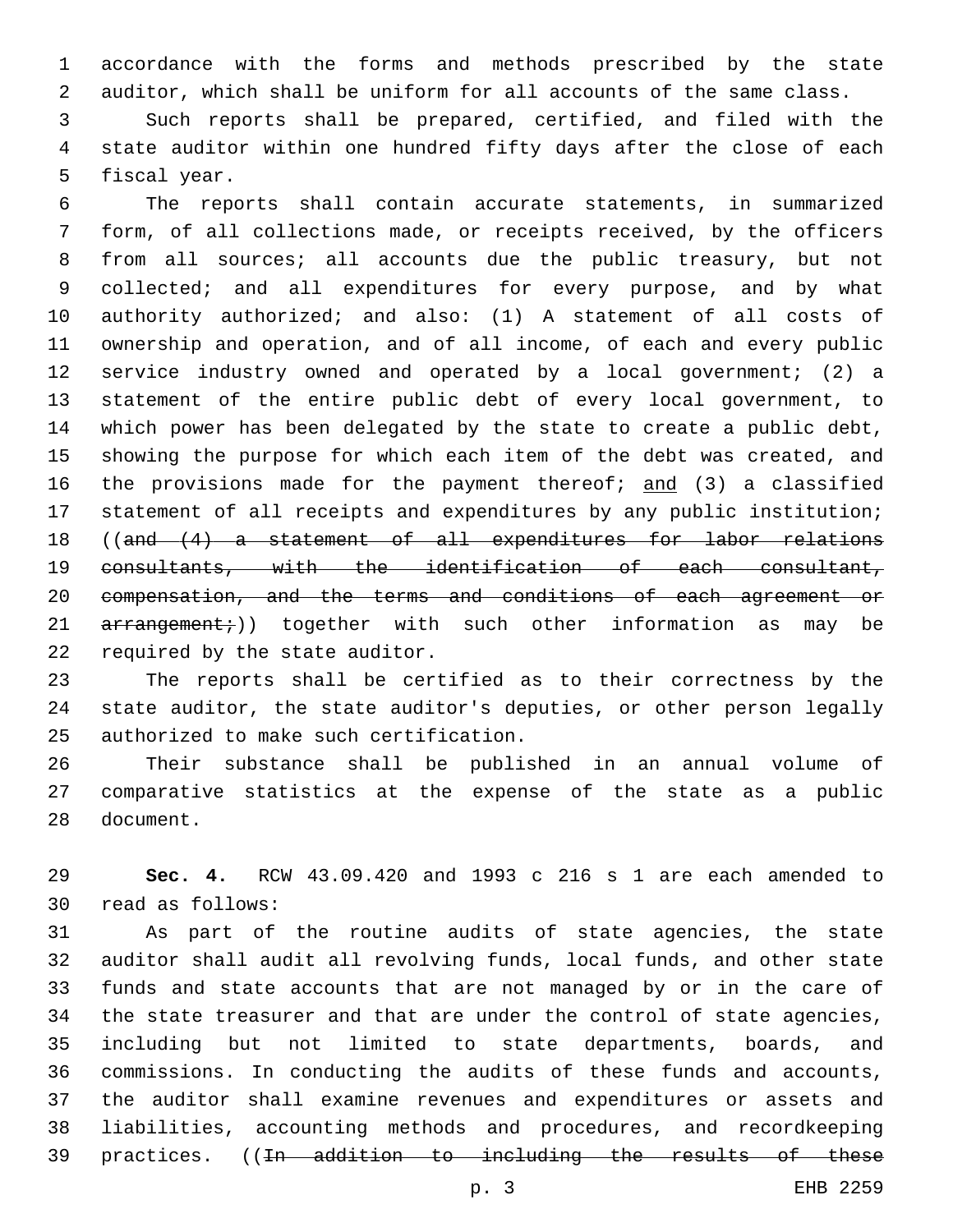examinations as part of the routine audits of the agencies, the 2 auditor shall report to the legislature on the status of all such funds and accounts that have been examined during the preceding biennium and any recommendations for their improved financial management. Such a report shall be filed with the legislature within five months of the end of each biennium regarding the funds and accounts audited during the biennium. The first such report shall be filed by December 1, 1993, regarding any such funds and accounts 9 audited during the 1991-93 biennium.))

 **Sec. 5.** RCW 43.09.440 and 2012 c 229 s 817 are each amended to 11 read as follows:

12  $((+1))$  The board and the state auditor shall collaborate with the joint legislative audit and review committee regarding 14 performance audits of state government.

 $((+a))$   $(1)$  The board shall establish criteria for performance audits consistent with the criteria and standards followed by the joint legislative audit and review committee. This criteria shall include, at a minimum, the auditing standards of the United States government accountability office, as well as legislative mandates and performance objectives established by state agencies and the legislature. Mandates include, but are not limited to, agency strategies, timelines, program objectives, and mission and goals as 23 required in RCW 43.88.090.

 (( $\left(\frac{1}{10}\right)$ ) (2) Using the criteria developed in (( $\left(\frac{1}{10}\right)$  of this)) subsection (1) of this section, the state auditor shall contract for a statewide performance review to be completed as expeditiously as possible as a preliminary to a draft work plan for conducting performance audits. The board and the state auditor shall develop a schedule and common methodology for conducting these reviews. The purpose of these performance reviews is to identify those agencies, programs, functions, or activities most likely to benefit from performance audits and to identify likely areas warranting early review, taking into account prior performance audits, if any, and 34 prior fiscal audits.

 (( $\left(\frac{1}{1}e\right)$ ) (3) The board and the state auditor shall develop the draft work plan for performance audits based on input from citizens, state employees, including frontline employees, state managers, chairs and ranking members of appropriate legislative committees, the joint legislative audit and review committee, public officials, and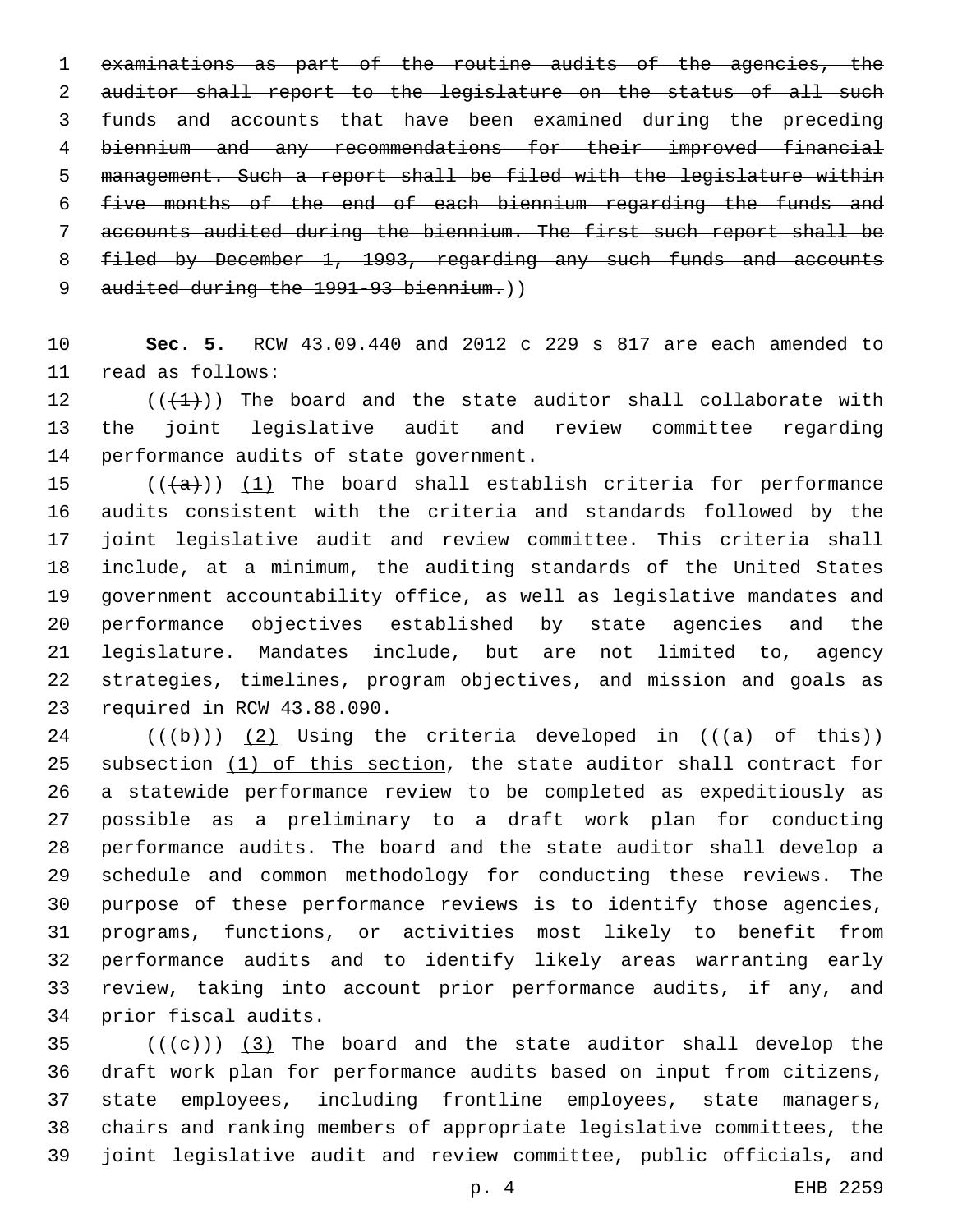others. The draft work plan may include a list of agencies, programs, or systems to be audited on a timeline decided by the board and the state auditor based on a number of factors including risk, importance, and citizen concerns. When putting together the draft work plan, there should be consideration of all audits and reports already required. On average, audits shall be designed to be 7 completed as expeditiously as possible.

 $((+d))$   $(4)$  Before adopting the final work plan, the board shall consult with the legislative auditor and other appropriate oversight and audit entities to coordinate work plans and avoid duplication of effort in their planned performance audits of state government agencies. The board shall defer to the joint legislative audit and review committee work plan if a similar audit is included on both 14 work plans for auditing.

15  $((+e))$   $(5)$  The state auditor shall contract out for performance 16 audits. In conducting the audits, agency frontline employees and 17 internal auditors should be involved.

18  $((\text{+f-}))(6)$  All audits must include consideration of reports 19 prepared by other government oversight entities.

20  $((\overline{g}))$   $(7)$  The audits may include:

 $(1)$  (( $\frac{1}{1})$ ) (a) Identification of programs and services that can be 22 eliminated, reduced, consolidated, or enhanced;

 $23$  (( $(i+i)$ ) (b) Identification of funding sources to the state 24 agency, to programs, and to services that can be eliminated, reduced, 25 consolidated, or enhanced;

 $26$  (( $(i\text{iii})$ )) (c) Analysis of gaps and overlaps in programs and 27 services and recommendations for improving, dropping, blending, or 28 separating functions to correct gaps or overlaps;

29 ( $(\overline{4}\overline{v})$ ) (d) Analysis and recommendations for pooling information 30 technology systems used within the state agency, and evaluation of 31 information processing and telecommunications policy, organization, 32 and management;

 $((+\nabla)^2)(e)$  Analysis of the roles and functions of the state agency, its programs, and its services and their compliance with statutory authority and recommendations for eliminating or changing those roles and functions and ensuring compliance with statutory 37 authority;

38  $((+v\text{i}+))$  (f) Recommendations for eliminating or changing 39 statutes, rules, and policy directives as may be necessary to ensure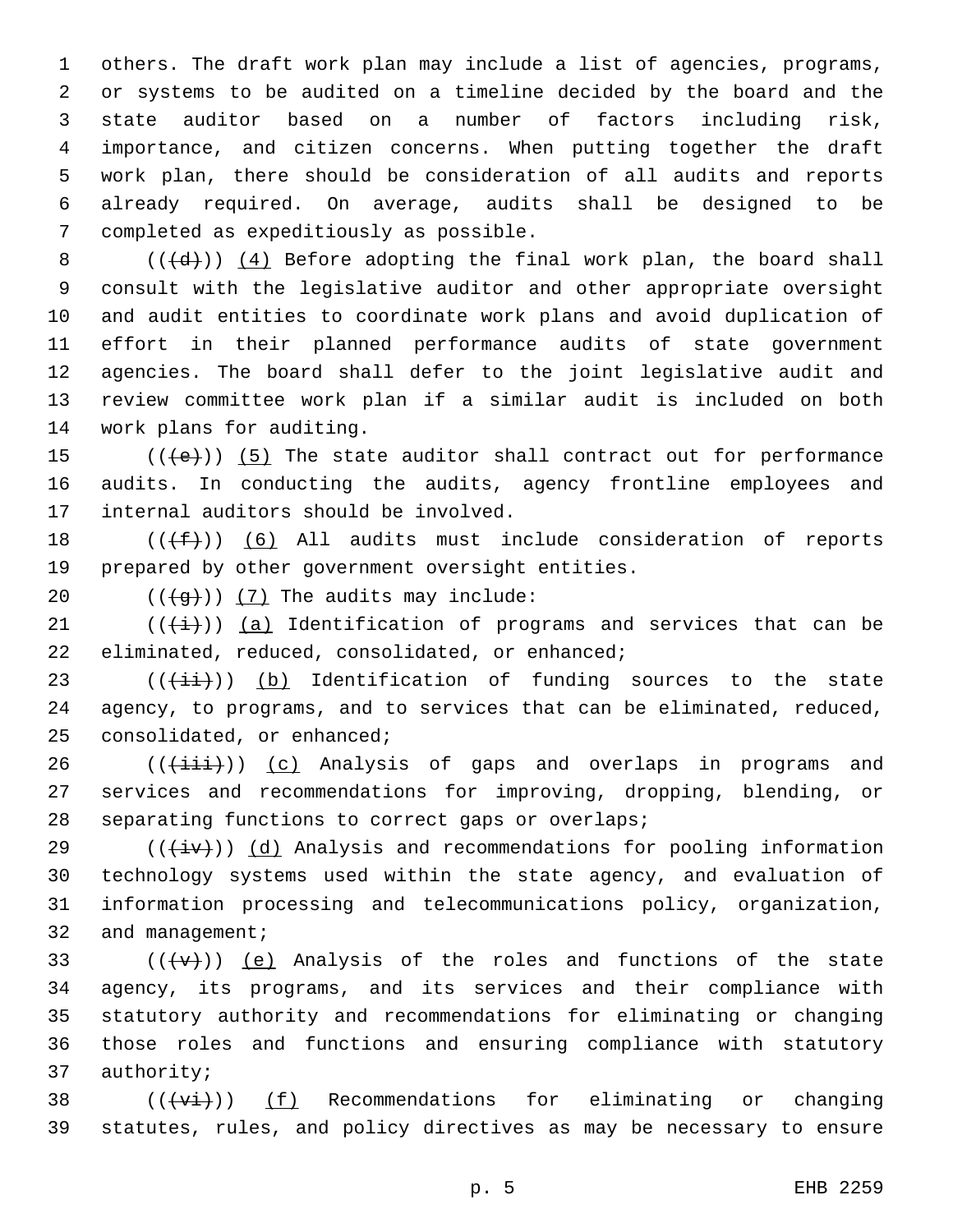1 that the agency carry out reasonably and properly those functions 2 vested in the agency by statute;

3 (((vii)) (g) Verification of the reliability and validity of 4 agency performance data, self-assessments, and performance 5 measurement systems as required under RCW 43.88.090;

6  $((\overline{\text{within}}))$  (h) Identification of potential cost savings in the 7 state agency, its programs, and its services;

8  $((+ix))$  (i) Identification and recognition of best practices;

9  $((+x))$  (j) Evaluation of planning, budgeting, and program 10 evaluation policies and practices;

11 (((+xi)) (k) Evaluation of personnel systems operation and 12 management;

13  $((+x\text{iii}))$  (1) Evaluation of state purchasing operations and 14 management policies and practices; and

15 (( $\frac{1}{15}$  (( $\frac{1}{11}$ )) (m) Evaluation of organizational structure and 16 staffing levels, particularly in terms of the ratio of managers and 17 supervisors to nonmanagement personnel.

 $((+h))$  (8) The state auditor must solicit comments on preliminary performance audit reports from the audited state agency, the office of the governor, the office of financial management, the board, the chairs and ranking members of appropriate legislative committees, and the joint legislative audit and review committee for comment. Comments must be received within thirty days after receipt of the preliminary performance audit report unless a different time period is approved by the state auditor. All comments shall be incorporated into the final performance audit report. The final performance audit report shall include the objectives, scope, and methodology; the audit results, including findings and recommendations; conclusions; and identification of best practices.

 $((+i+))$  (9) The board and the state auditor shall jointly release final performance audit reports to the governor, the citizens of Washington, the joint legislative audit and review committee, and the appropriate standing legislative committees. Final performance audit 34 reports shall be posted on the internet.

 $(1)$ ) (10) For institutions of higher education, performance audits shall not duplicate, and where applicable, shall make maximum use of existing audit records, accreditation reviews, and performance measures required by the office of financial management and nationally or regionally recognized accreditation organizations